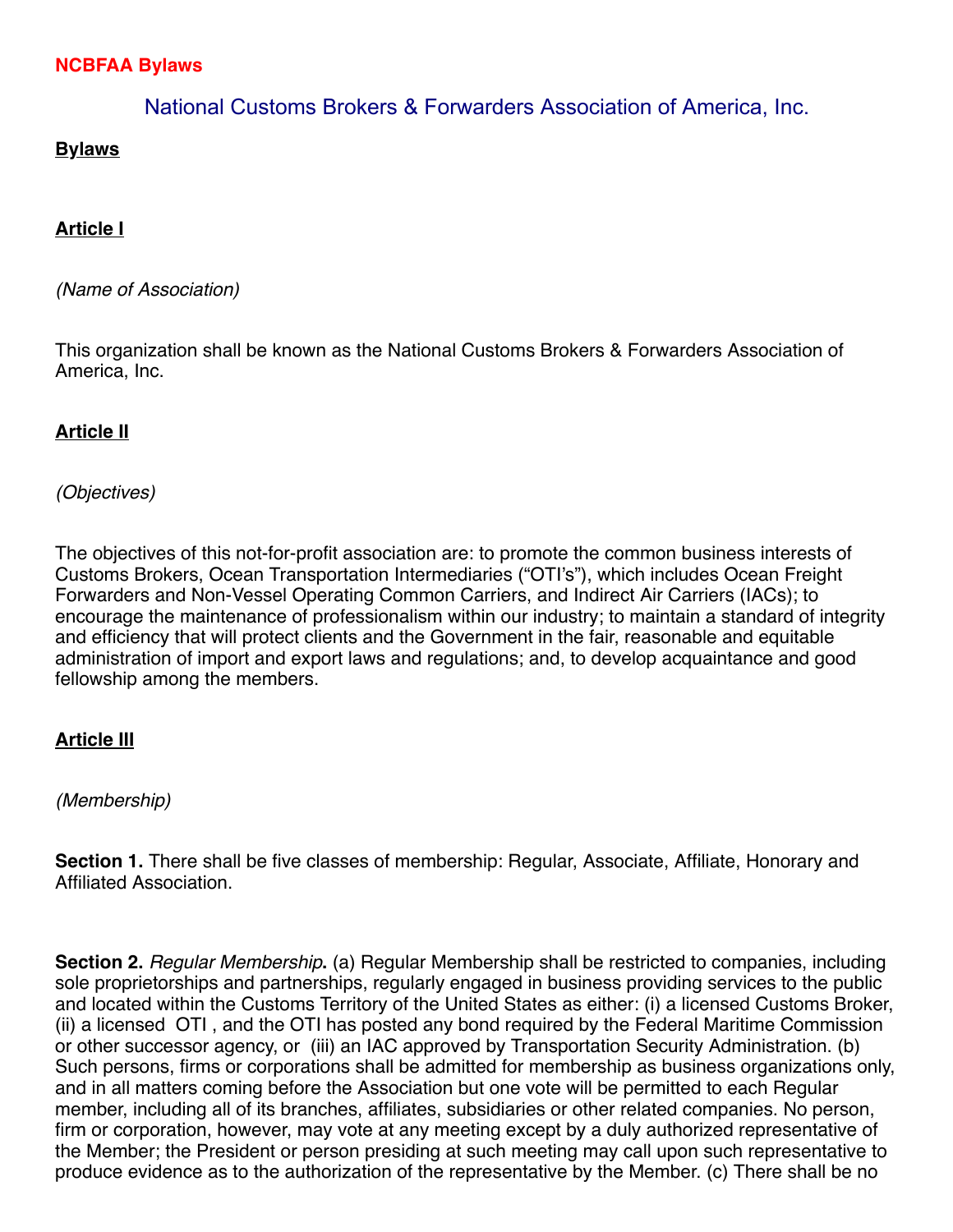restriction as to the number of representatives of any Regular Member firm who may attend meetings, but only one vote shall be permitted each Regular Member, as provided in Section 2(a), above. (d) Every applicant for membership must be proposed by one Regular Member and seconded by another Regular Member on a form provided for that purpose, which form shall contain the name, address and occupation of the applicant and the names of the Regular Members proposing and seconding the application. It shall be the duty of the Members proposing and seconding the application, to furnish information regarding the standing and character of the applicant. Such applications shall be referred to the Membership Committee, which shall report its findings to the Board. The Board may either elect or reject such applicant by a majority vote of those present and the applicant shall be advised of such election or rejection. (e) Any dispute concerning regular membership shall be decided by the Board.

**Section 3.** (a) *Associate Membership* shall be restricted to companies, including sole proprietorships and partnerships, located outside the limits of the Customs Territory of the United States, its possessions and territories, regularly engaged in business providing services to the public as Customs Brokers, OTI's, or International Air Cargo Agents. (b) Every applicant for admission as an Associate Member shall, upon the request of the Board, submit with the application, evidence of applicant's qualifications and integrity. (c) Associate Members may attend general membership meetings at the discretion of the President or the Board, but may not vote or hold office. (d) No Associate Member may utilize the membership in a manner contrary to any policy of the Association. (e) Associate Members must use the word Associate to describe membership in the Association in all printed material, advertisements and/or publications.

**Section 4.** (a) *Affiliate Membership* shall be restricted to companies, including sole proprietorships and partnerships, not licensed as Customs Brokers, OTI's, or International Air Freight Forwarders, but engaged in a business providing services to the public related to transportation or international-trade services. (b) Affiliate Members may attend general membership meetings at the discretion of the President or the Board, but may not vote or hold office. (c) No Affiliate Member may utilize the membership in a manner contrary to any policy of the Association. (d) Affiliate Members must use the word Affiliate to describe membership in the Association in all printed material, advertisements and/or publications.

**Section 5.** *Honorary Membership.* Honorary Membership may be conferred upon any person who in the opinion of the Board has rendered an outstanding contribution to the Customs Brokerage, OTI, and/or IAC industries.

**Section 6.** *Affiliated Association Membership.* Any association in the United States with a membership of persons, firms or corporations engaged in business as Customs Brokers, OTI's, and/or IACs may, upon written application to and an affirmative vote by the Board, be accepted for membership as an Affiliated Association and may designate a member to the National Advisory Committee (Article XI, Section 2). The Board may terminate such membership for good cause, by a two-thirds vote of those Directors present.

## **Article IV**

*(Censure, Suspension & Expulsion)*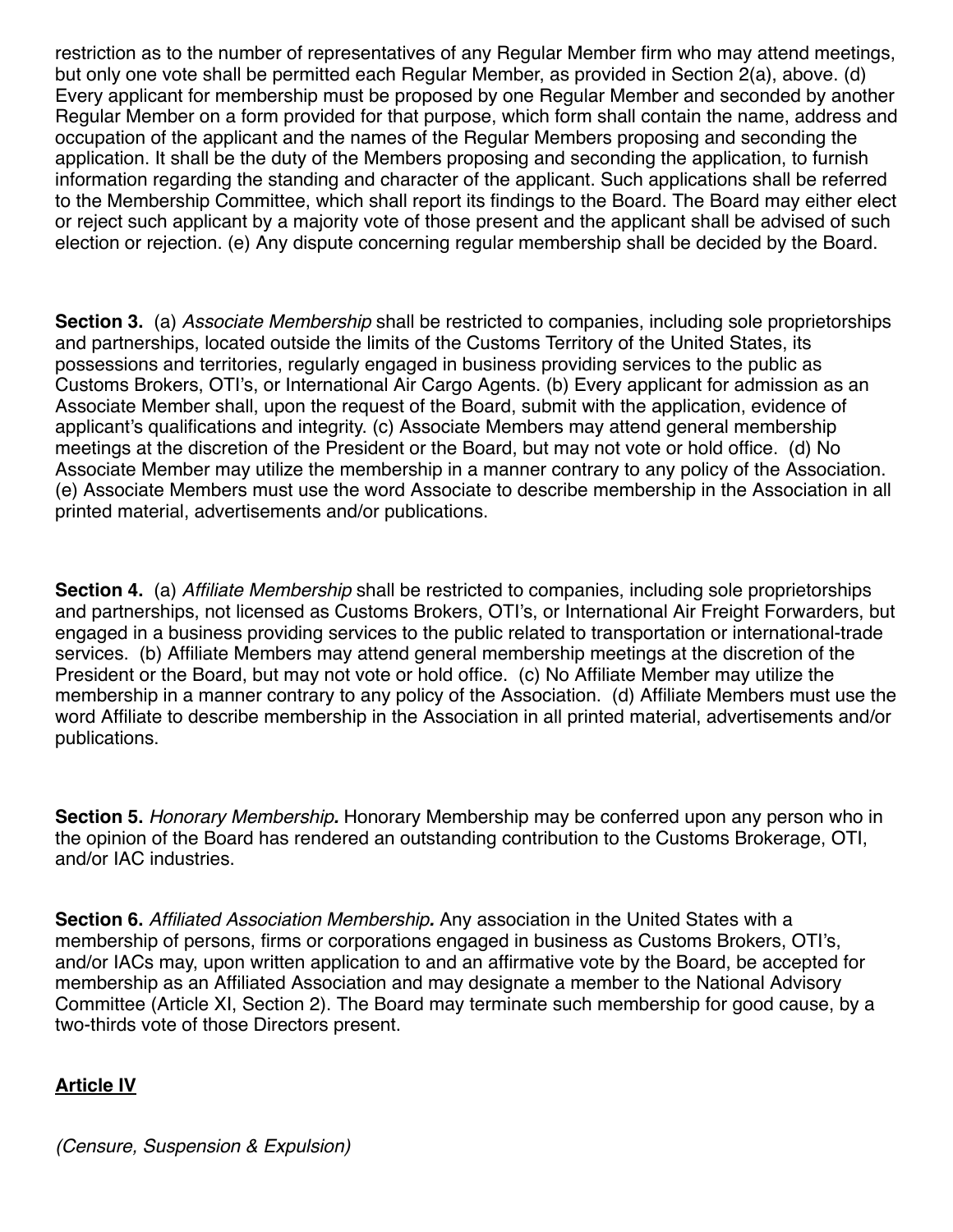**Section 1.** Members shall comply with the laws pertaining to, and rules and regulations issued by, the Government agency by which the member is licensed or regulated.

**Section 2.** A Member may be censured, suspended or expelled when (a) it has been determined by an appropriate governmental agency that the Member has violated a federal law or regulation relating to the conduct of the member, such violation being sufficient for the denial, suspension or revocation of a license, or (b) the Member has been found guilty of a violation of a federal or state law involving moral turpitude, or (c) the Member engaged in activities or changes its status in such manner which would cause it to become ineligible or unacceptable if it were then applying for membership or (d) a member knowingly falsifies information to the Association.

## **Article V**

## *(Membership Dues)*

**Section 1.** The initiation fee and annual dues for all classes of membership shall be established from time to time by the Board.

**Section 2.** Any extraordinary expenses shall be provided for by a special assessment at a meeting of the Board, provided the Board members have been advised of such proposal ten days prior to the meeting.

**Section 3.** Annual dues shall be payable on January 1st each year, or in quarterly payments at the beginning of each quarter.

**Section 4.** For the purposes of assessment of dues, the definition of "employee" shall be determined by the Board.

**Section 5.** In the event that any Member shall fail to pay within three months any sums due the Association, his/her name may be posted as delinquent. A list of delinquent Members may be read at any general or special meeting. Any Member may be expelled for delinquency upon a majority vote of the Board. A Member thus expelled may be reinstated by a majority vote of the Board upon said Member having made payment of the delinquent amounts.

**Section 6.** The resignation of a Member shall not relieve it from payment of any accrued dues or assessments due.

## **Article VI**

*(Meetings)*

**Section 1.** Meetings of the Association: (a) There shall be an Annual Meeting of the Association at such time and place as the President shall designate. (b) The membership meetings of this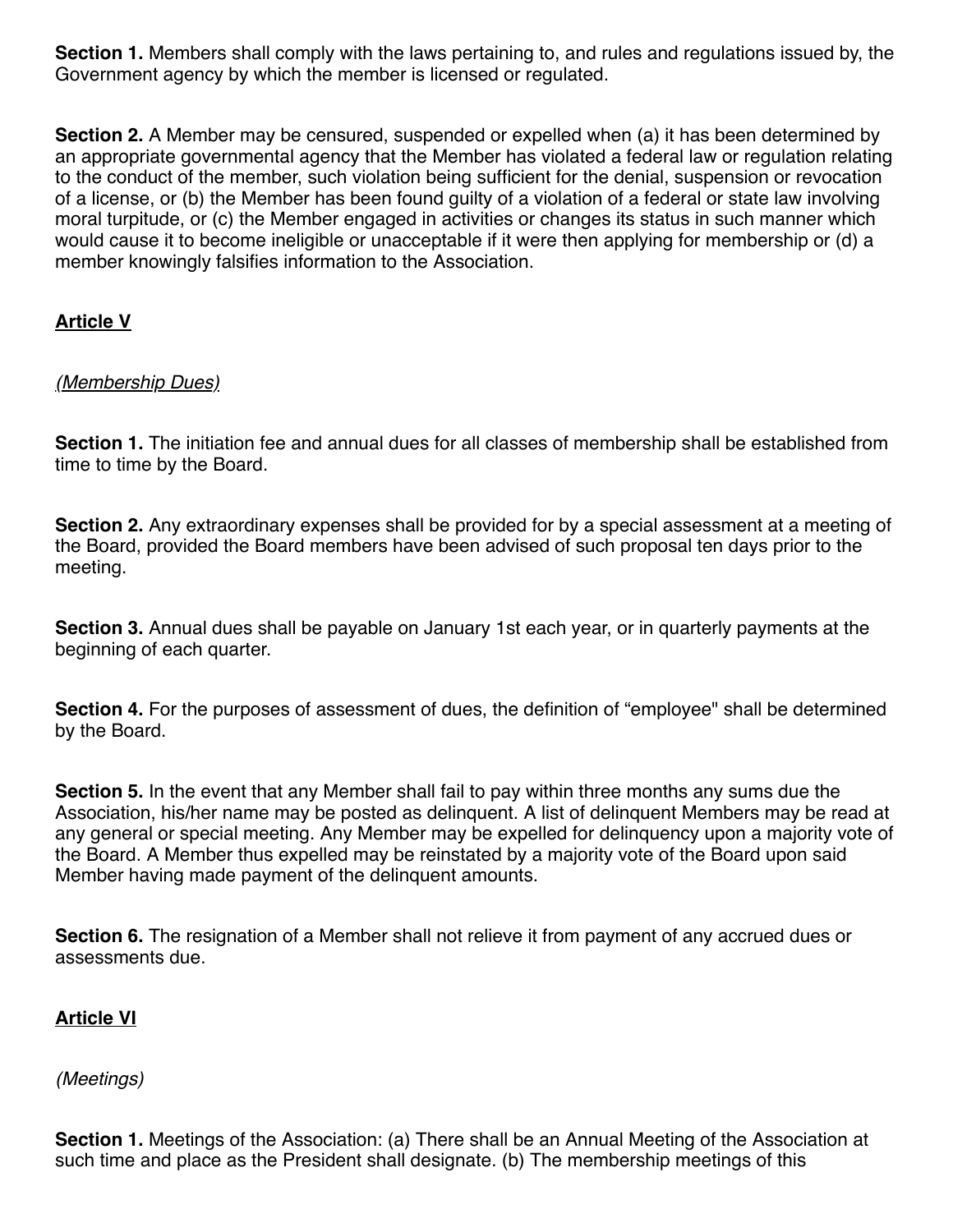Association shall be held periodically at such time and place as the President shall designate. (c) (i) Special-membership meetings of the Association shall be held either upon the call of the President, upon the written request of any three members of the Board, or upon the written request of any ten regular members, setting forth the purpose for which such special meeting is called; (ii) within twenty days from the receipt of a written request for such special meeting, a special meeting shall be called by the President; (iii) all notices of special meetings shall be issued to the members by mail or facsimile within ten days from the receipt of the written request and shall state the purpose(s) for which such meetings are called; no business shall be transacted at such meetings except that specified in the notice.

**Section 2.** Board meetings: (a) Meetings of the Board shall be held approximately every two months or at such time and place as the President shall designate. (b) The President or any three members of the Board, may call a special Board meeting. (c) The Executive Vice-President shall send written notice of all Board meetings to the members of the Board, with a copy of the agenda, at least ten days prior to any Board meeting. (d) The President may invite to Board meetings persons whose presence may be beneficial or interesting to the Board. (e) Each year, one regular meeting of the Board and any special meetings of the Board may, at the option of the President, be held by conference call or other technology approved by state law.

## **Article VII**

*(Officers and Board of Directors)*

**Section 1.** (a) The Officers of the Association, each of whom must be a Regular Member or be regularly employed by a Regular Member firm, shall consist of a Chairperson, President, Vice-President, Treasurer and Secretary, and shall hold office for two years or until their respective successors are elected and qualify to take office. (b) A President upon retiring shall automatically become Chairperson of the Board until the retirement of his/her successor. A retired Chairperson of the Board, when not elected to any other office shall automatically become a Senior Counselor and a member of the Board, without vote. (c) The Executive Vice-President and staff may be appointed at per annum salaries fixed by the President, subject to approval by the Board.

**Section 2.** The Board shall consist of the officers named in Sections 1(a) of this Article, and eighteen Directors, each of whom shall be a Regular Member or an employee of a Regular Member, consisting of two Directors from each Area, as set forth under Article IX, Section 2, who are regularly employed in that area, and Senior Counselors per Section 1(b) of this Article.

**Section 3.** The Board shall have general charge and control of the affairs of the Association. It shall be empowered to approve all major expenses and to employ counsel whenever necessary, in the best interest of the Association. The Board shall arrange for the proper assessment, collection, safeguarding and auditing of all financial operations of the Association.

**Section 4.** Nine members of the Board, other than Senior Counselors, shall constitute a quorum at any meeting of the Board.

**Section 5.** (a) Directors shall be elected for a term of two years, and may be re-elected to consecutive terms, except that no individual shall serve more than four consecutive terms as a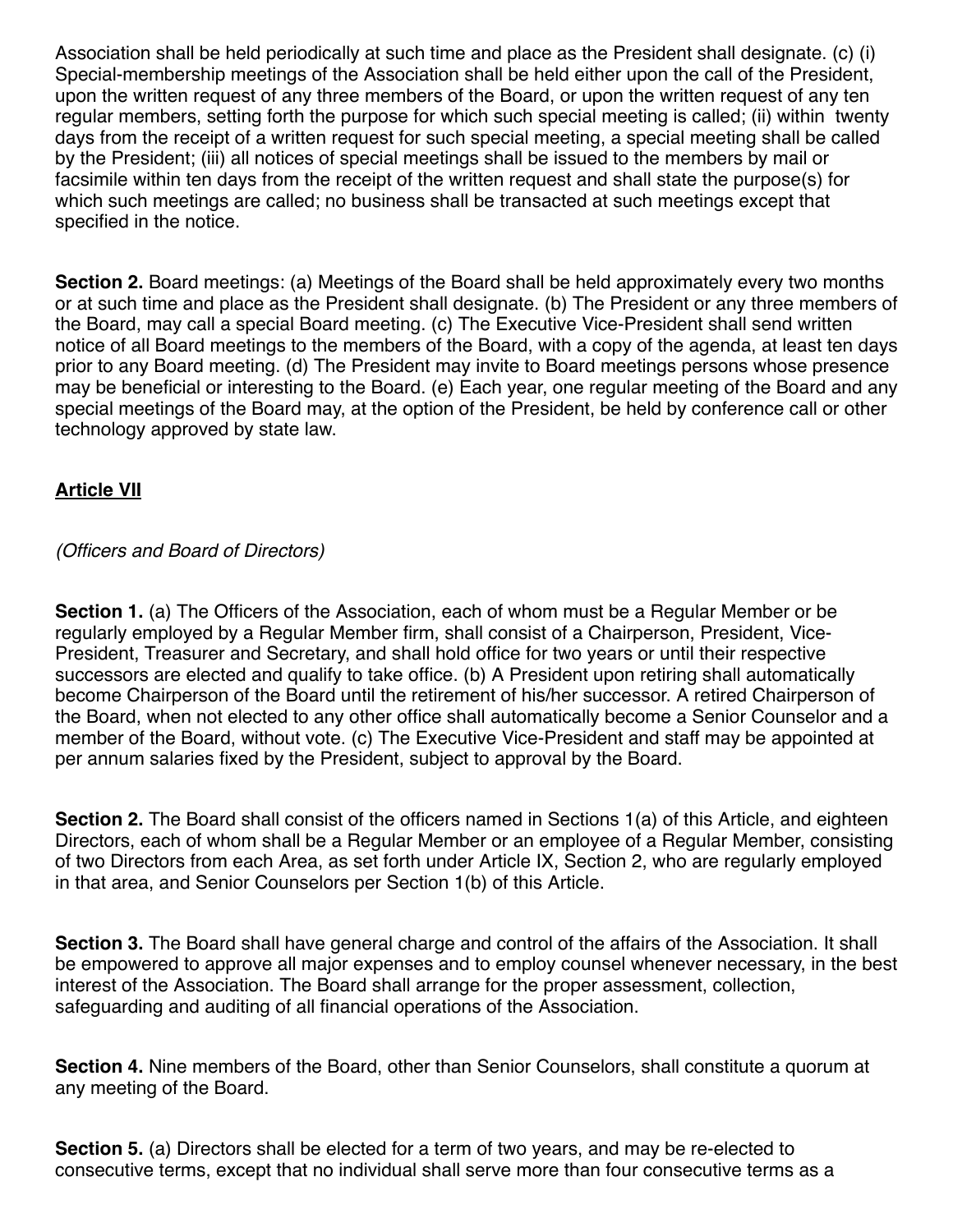Director representing an Area. (b) No two or more individuals employed by the same Member firm shall be elected or serve for concurrent terms as officers and/or as members of the Board, other than Senior Counselors.

## **Article VIII**

*(Election of Officers)*

**Section 1.** The officers referred to in Article VII, Section 1(a), except the Chairperson, shall be elected at the Annual Meeting or any adjournment thereof, as provided herein.

**Section 2.** (a) Not later than 90 days prior to the annual meeting, the Nominating Committee shall file its report of nominations for the officers of the Association. The Executive Vice-President shall deliver by appropriate means approved by state law to each Regular Member of the Association a copy of the report of the Nominating Committee at least 75 days prior to the Annual Meeting. (b) The names of any additional persons, for which nominating petitions for any officer position, subscribed to by 20 Regular Members of the Association, and received at the Headquarters Office of the Association, by mail, facsimile, or email prior to the close of business 45 days prior to the Annual Meeting, shall also be placed on the ballot for the position for which the person was nominated.

**Section 3.** Nominations for officers of the Association shall be declared "closed" at the close of business, 45 days prior to the Annual Meeting.

**Section 4.** Not later than 30 days prior to the Annual Meeting, the Secretary shall deliver by appropriate means approved by state law a ballot containing the names of all persons nominated for each position, together with a proxy form, to each Regular Member.

**Section 5.** A vacancy in any office or on the Board may be filled for the un-expired time by a majority vote of the members of the Board. Such appointment will not be construed as a term under Article VII, Section 5 (a).

**Article IX**

(Election of Directors)

**Section 1.** There shall be nine geographical areas, as follows:

Area 1: Northern Border.

Area 2: Customs New York Region.

Area 3: Customs Northeast Region.

Area 4: Customs Southeast Region.

Area 5: Customs North Central Region.

Area 6: Customs Pacific Region, except for those Ports within Area 9.

Area 7: Customs South Central and Southwest Regions.

Area 8: Southern Border.

Area 9: Los Angeles, including the Ports of Los Angeles/Long Beach, LAX, Las Vegas and Port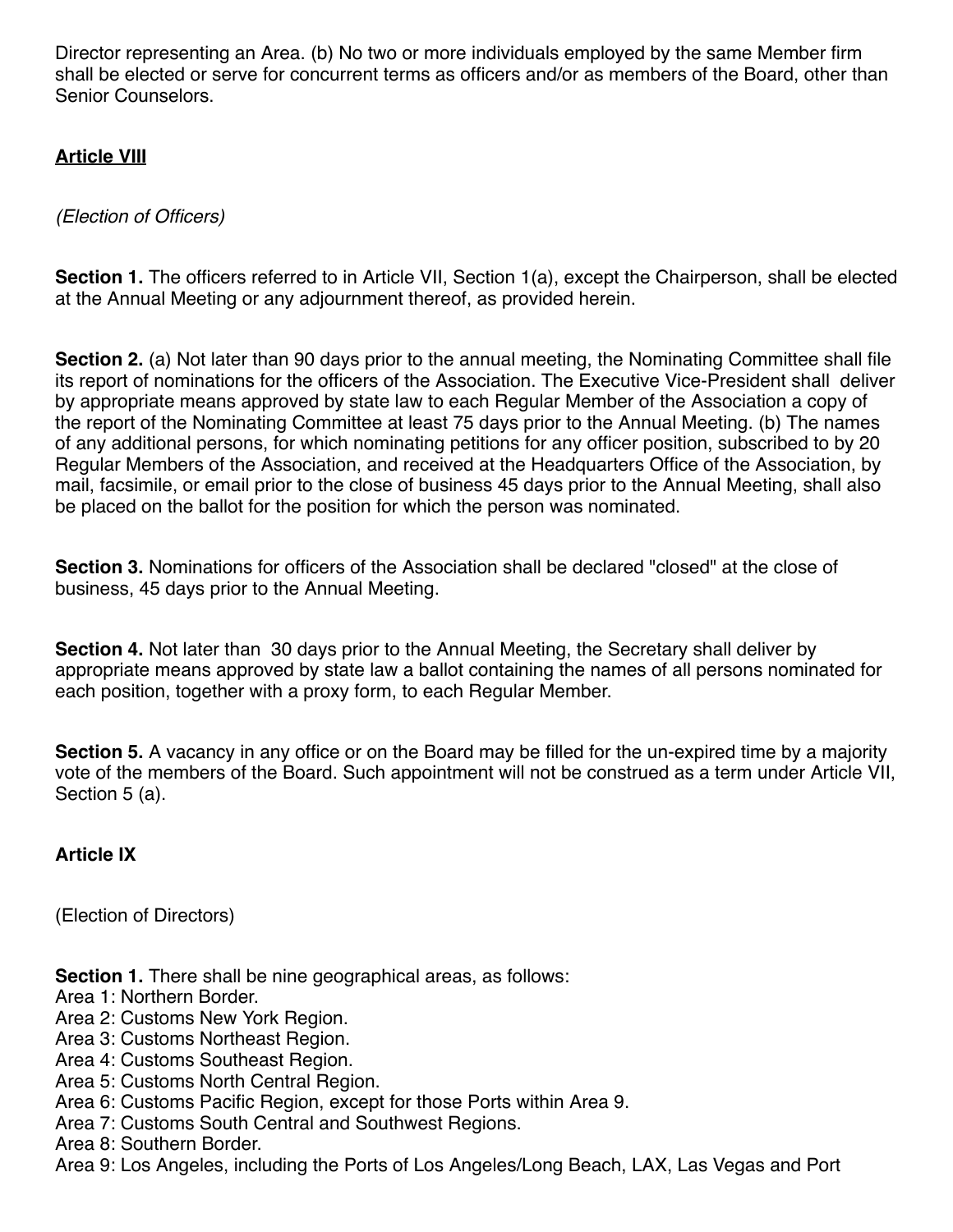**Section 2.** (a) Each year, the Affiliated Association(s) located in each of the nine areas, may nominate a Director to represent the Members in that Area, for a two-year term; provided, that only one Director may serve from any one Association, unless no other Association exists in that area. (b) It shall also be the right of any ten Regular Members, who's home office is located in the same area, to nominate a Director to represent that area by subscribing their names to a nominating petitions. The petitions must be received at the Headquarters Office of the Association by mail, facsimile, or email prior to the close of business 45 days prior to the Annual meeting, in which case the nominee will be placed on the ballot.

**Section 3.** All nominations and nominating petitions must be submitted to and received by the Executive Vice-President not later than 45 days prior to the Annual Meeting.

**Section 4.** At least 30 days prior to the annual meeting, the Secretary shall have such nominations placed on a ballot and deliver by appropriate means approved by state law the ballot to all Regular Members in that geographical area.

**Section 5.** (a) Prior to the Annual Meeting of the membership, the Regular Members in each area shall vote for one Director for that area or, as provided under subsection 5(b) below, for a Director in another area, delivering the ballot by appropriate means approved by state law to the Executive Vice-President. (b) Any Regular Member in Customs Northeast, Pacific and North Central Regions may elect to be represented by a Director in a different geographical area by filing a letter designating the geographical area with the Secretary, at least 45 days prior to the election of the Directors. (c) At the Annual Meeting, the Executive Vice-President shall tally all marked ballots received prior to the Annual Meeting and shall announce the name of the Director elected for each area. (d) Each Director shall take office immediately following the Annual Meeting. (e) In the event of a dispute as to the interpretation of this Article, the decision of the Board shall be final.

# **Article X**

## *(Duties of Officers)*

**Section 1.** (a) The President shall preside at all meetings of the Association and Board and shall perform the duties and exercise the authority usually pertaining to this office, including the appointment of all committees, except as outlined in Article XII, Section 1(a), and shall cast the deciding vote in case of a tie. (b) During the absence of the President, the duties of that office shall fall upon the Chairperson and, in the absence of the President and the Chairperson, upon the Vice-President.

**Section 2.** (a) The Executive Vice-President shall: (i) be in charge of the Association's office and staff, (ii) keep a list of all Members of the Association and their addresses, (iii) keep a record of all meetings with the names and addresses of Members and guests present at all special and regular meetings of the National Association, as well as meetings of the Board and the National Advisory Committee, (iv) assist the President in compiling lists of such committee members as the President shall appoint, (v) arrange meetings of the committees, as well as meetings of the Board, (vi) in cooperation with the Treasurer, be responsible for billing and collection of dues and keeping the financial records of the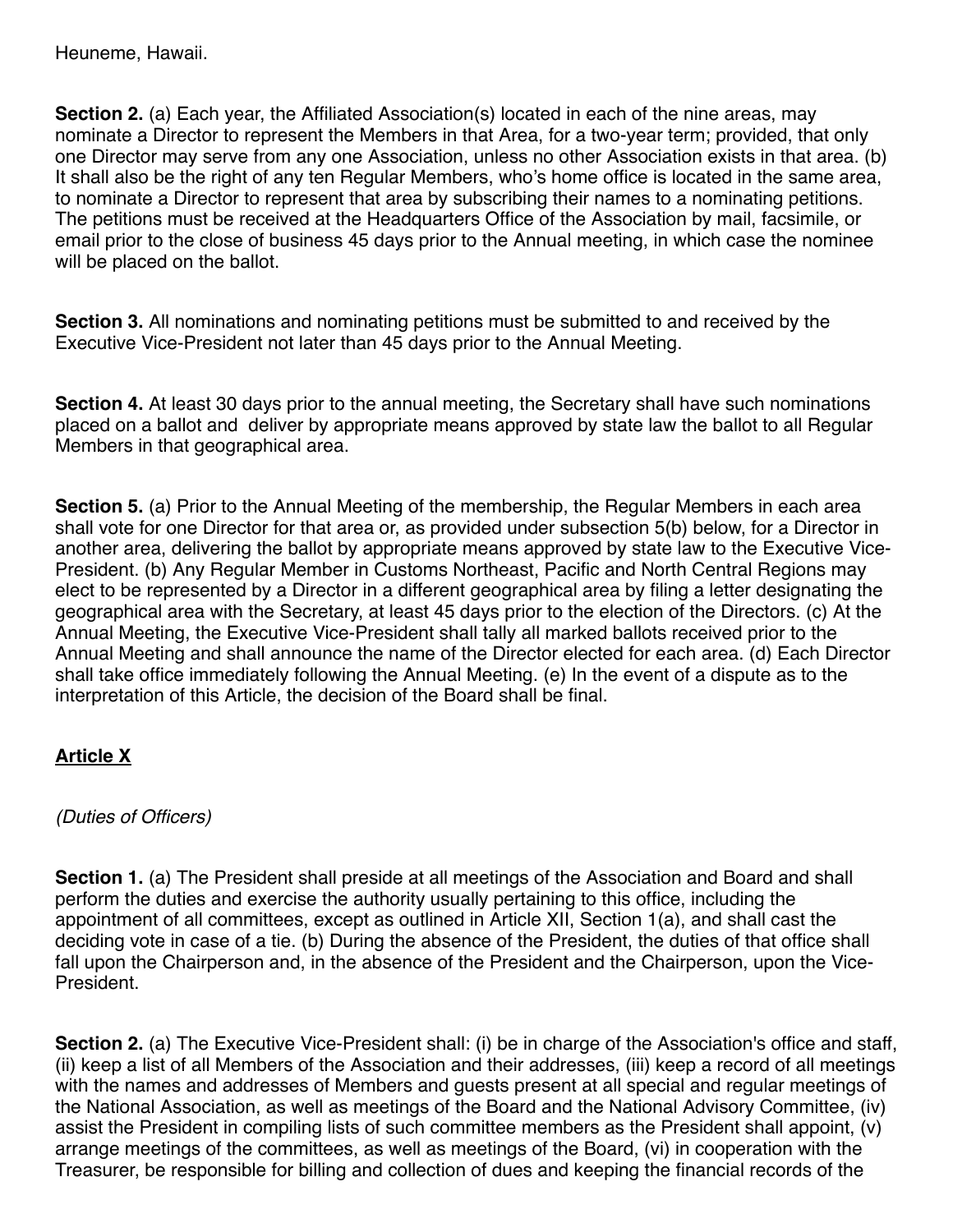Association, and (vii) maintain the correspondence of the Association, replying promptly to all correspondence received, (viii) maintain all records of the Association, including copies of the Minutes of such meetings, and (ix) be responsible for taking and recording the Minutes of all meetings of the Association and the Board. (b) The Executive Vice-President shall be directly responsible to the President and shall assist the President in all possible ways and, if so directed, represent the President at meetings or speaking engagements and other functions the President is unable to attend.

**Section 3.** (a) The Treasurer shall (i) supervise the work of the Executive Vice-President in keeping an account of all dues and assessments or other monies received and the payment of bills, (ii) make a financial report at the Annual Meeting and at such other meetings as the President shall request, and (iii) perform all other duties usually pertaining to this office. (b) The Treasurer, as well as all other officers and employees may be required to give bond, in such form and such penalty as the Board may require, for the faithful performance of their duties. The expense of the bond will be paid from the funds of the Association.

**Section 4.** The Secretary shall (i) keep a record of all official transactions of the Association, (ii) supervise all details of the business of the Association, (iii) supervise the Executive Vice-President in maintaining a roster of members, notices of meetings, issuance of bulletins to members and (iv) perform such other duties as may be required.

# **Article XI**

#### *(Association Business)*

**Section 1.** The presence of 60 members, in person or by proxy, shall constitute a quorum at any regular or special meeting of the Association.

**Section 2.** The regular order of business shall be as follows: Roll Call of Members Approval of Minutes of previous meeting Report of Executive Vice-President Report of Officers Report of Committees Unfinished Business New business Adjournment

## **Article XII**

## *(Standing Committees)*

**Section 1.** (a) The Principal-Standing Committees, which shall act on all matters pertaining to their special functions as indicated by name, are as follows: Customs Committee Nominating Committee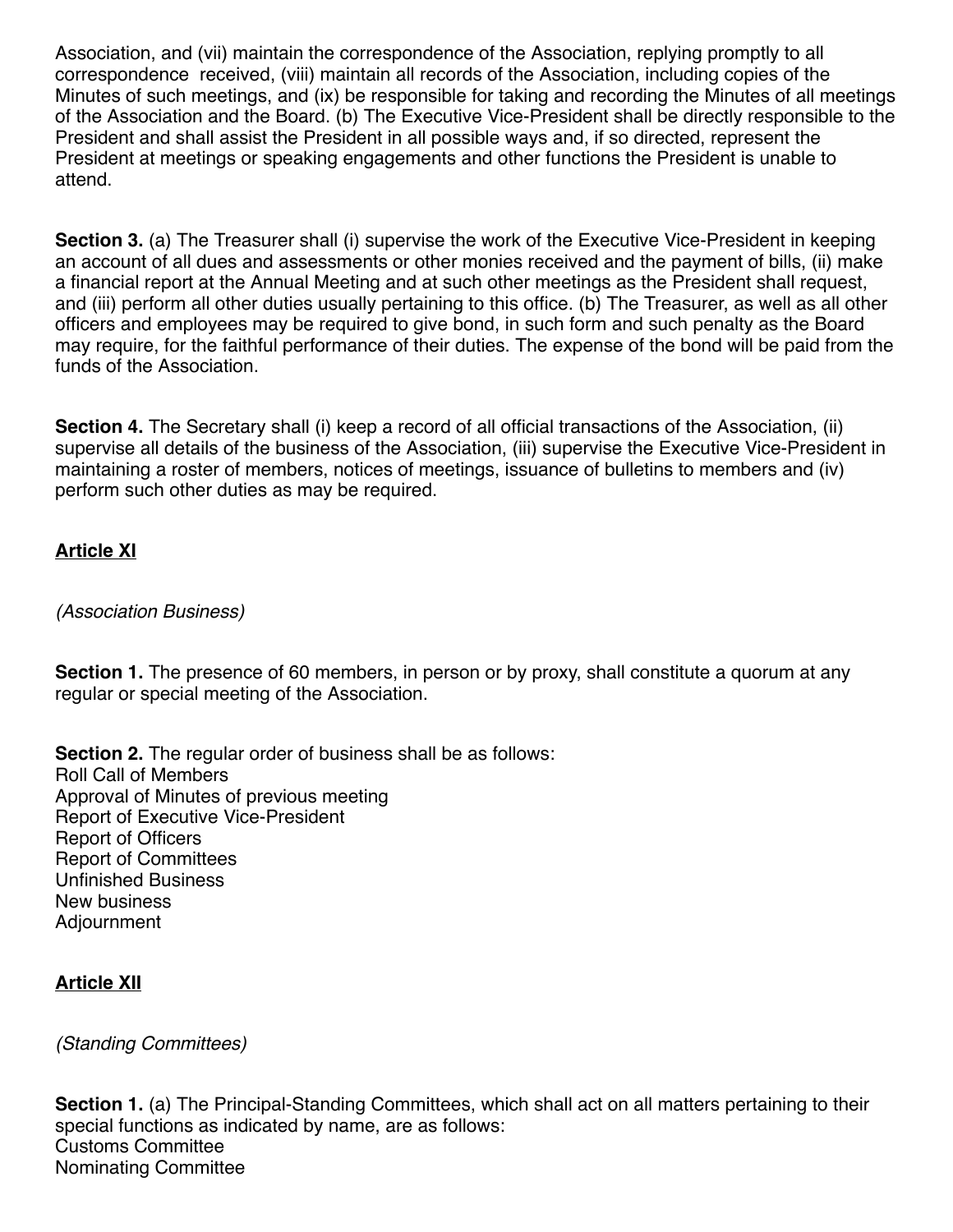#### Transportation Committee

(b) The Principal-Standing Committees shall be organized as follows: The Chairperson and Vice-Chairperson shall be appointed by the President, subject to confirmation by the Board; each Committee shall consist of nine voting members, appointed by the Committee Chairperson, provided one voting member is appointed from each of the nine geographical areas. Only one individual from a member firm shall be appointed or serve in a voting capacity on any single Principal-Standing Committee. The Committee Chairperson shall be authorized to appoint other non-voting members to the committee.

**Section 2.** The Regular-Standing Committees shall be appointed by the President to act on all matters pertaining to their special functions as indicated by name and shall include, but not be limited to, the following:

Annual Conference Auditing

Budget and Finance Membership Regulatory Agencies

**Section 3.** (a) A National-Advisory Committee shall consult with and advise the Board on all matters of general interest to the Members. (b) The National-Advisory Committee shall consist of representatives elected by the Affiliated Associations, provided that the firm employing each representative on the National Advisory Committee shall be a Regular Member of the National Customs Brokers & Forwarders Association of America, Inc. (c) Each Affiliated Association shall notify the Executive Vice-President annually of the name and address of its representative on the National-Advisory Committee. (d) Each member of the National-Advisory Committee shall act as liaison between the local or regional association and the National Customs Brokers & Forwarders Association of America, Inc. and shall keep the latter posted on all matters of local importance and on the sentiment of the region association on matters of national importance.

## **Article XIII**

*(Amendments)*

**Section 1.** When not inconsistent with these Bylaws, Roberts Rules of Order shall govern all meetings of this Association.

**Section 2.** (a) These Bylaws may be amended or revised at any regular or special meeting of the Association, upon a majority vote of the members present or represented by written proxy, but such amendment shall not be considered unless written notice of the same shall have been submitted to all members at least 15 days prior to the vote. (b) All proposed changes shall be submitted to the Bylaws Committee for consideration, and the Bylaws Committee shall submit a report of its deliberations to the Board within 90 days after receipt of the proposal. The Board shall consider the report of the Bylaws Committee at its next meeting. If the Bylaws Committee fails to submit a report within the requisite period, the Board shall consider the proposed change to the Bylaws without the Committee's recommendation. If the Board has approved the proposed change, it shall be submitted to the membership in accordance with Section 2(a) above. (c) If the Board has not approved the proposed